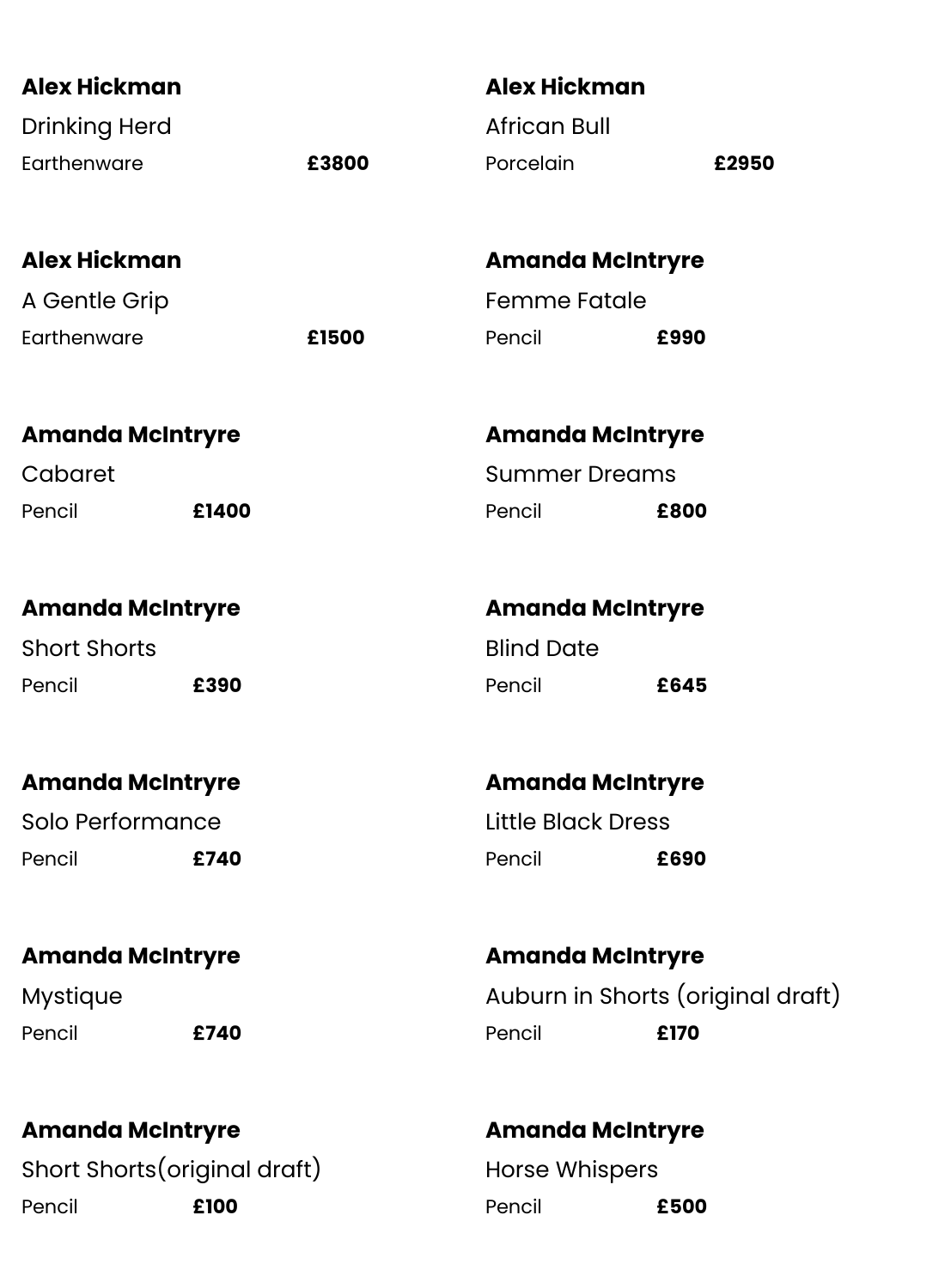| <b>Amanda McIntryre</b> |      | <b>Amanda McIntryre</b> |                               |
|-------------------------|------|-------------------------|-------------------------------|
| Snuggles                |      |                         | Love you to the moon and back |
| Pencil                  | £490 | Pencil                  | £500                          |

### **Amanda McIntryre**

Surprise Pencil **£500**

# **Amanda McIntryre**

Sleepy Head Pencil **£550**

# **Andy Neal**

Charlie Croker Oils **£800**

# **Andy Neal**

Blue faced woman 2 Oils **£600**

# **Andy Neal**

Blue faced woman 4 Oils **£600**

# **Andy Neal**

Childish Outburst Oils **£450**

# **Amanda McIntryre** BOO

Pencil **£500**

**Andy Neal** Harry Callighan Oils **£800**

**Andy Neal** Blue faced woman 1 Oils **£600**

**Andy Neal** Blue faced woman 3 Oils **£600**

**Andy Neal** Cuddle Hormone Oils **£600**

**Andy Neal** Layers Oils **£600**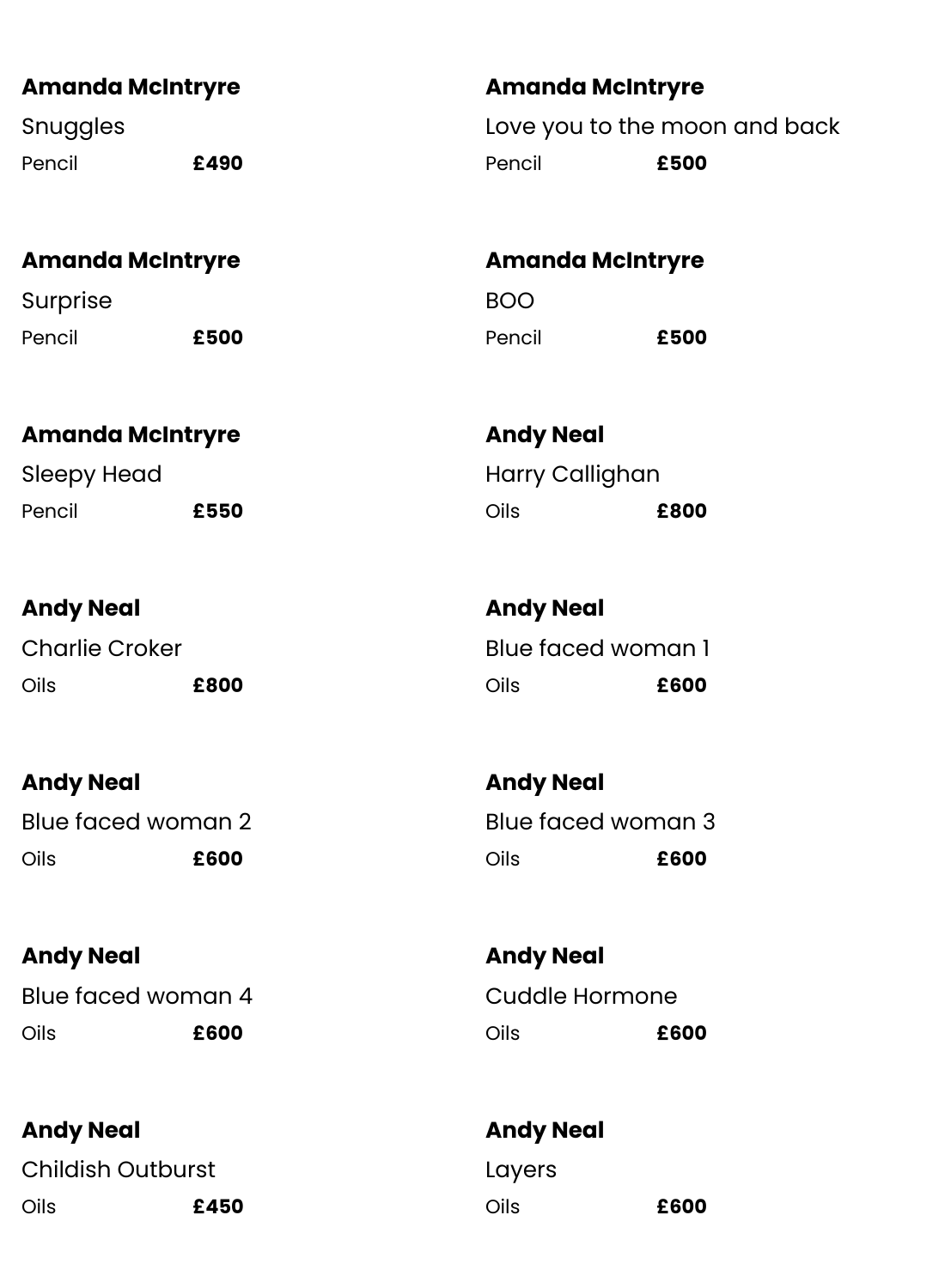**Chris Stables** The Dreaming Fields **£700**

**Chris Stables** Bodnant2

**£420**

**Chris Stables** Bodnant 1 **£420**

**Chris Stables** The Hidden Doorway **£350**

**Chris Stables** The Azure Field **£350 Chris Stables** The Strawberry Field **£280**

| <b>Chris Stables</b> | <b>Chris Stables</b> |
|----------------------|----------------------|
| The patchwork Path   | The Rose Path        |
| £280                 | £280                 |

| <b>Chris Stables</b> | <b>Chris Stables</b> |
|----------------------|----------------------|
| <b>Blue Horizon</b>  | Barque I             |
| £210                 | £110                 |

**Chris Stables** Barque II **£110**

**Chris Stables** SmokedMaterial I Watercolours **£110** **Chris Stables** Barque III **£110**

**Chris Stables** SmokedMaterial II Watercolours **£110**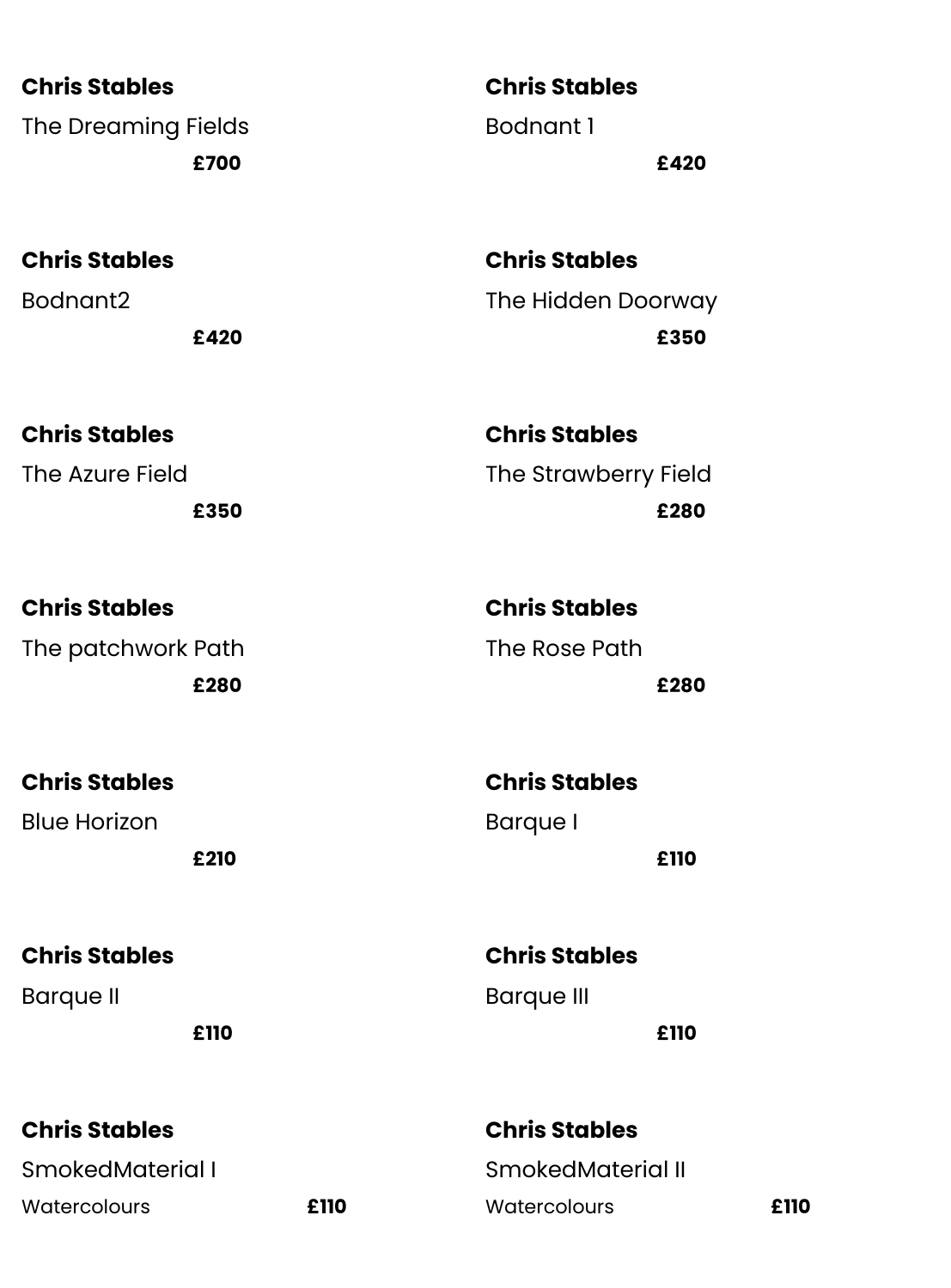| <b>Chris Stables</b>            |       |      | <b>Gerry Halpin</b>          |       |  |
|---------------------------------|-------|------|------------------------------|-------|--|
| <b>SmokedMaterial III</b>       |       |      | <b>Remains: Tide In</b>      |       |  |
| Watercolours                    | £110  |      | Acrylic and Charcoal         | £400  |  |
|                                 |       |      |                              |       |  |
| <b>Gerry Halpin</b>             |       |      | <b>Gerry Halpin</b>          |       |  |
| <b>Remains: Tide Out</b>        |       |      | Submerged II                 |       |  |
| Acrylic and Charcoal            |       | £400 | Acrylic                      | £500  |  |
| <b>Gerry Halpin</b>             |       |      | <b>Gerry Halpin</b>          |       |  |
| Submerged III                   |       |      | Shoreline: Pools and Flotsam |       |  |
| Acrylic                         | £600  |      | Acrylic                      | £600  |  |
|                                 |       |      |                              |       |  |
| <b>Gerry Halpin</b>             |       |      | <b>Gerry Halpin</b>          |       |  |
| <b>Beach After the Storm</b>    |       |      | Into the Deep                |       |  |
| Acrylic                         | £1800 |      | Acrylic                      | £1500 |  |
| <b>Gerry Halpin</b>             |       |      | <b>Gerry Halpin</b>          |       |  |
| <b>Reflections V</b>            |       |      | Submerged IV                 |       |  |
| Acrylic                         | £1800 |      | Acrylic                      | £1400 |  |
|                                 |       |      |                              |       |  |
| <b>Gerry Halpin</b>             |       |      | <b>Ian Dawber</b>            |       |  |
| Shoreline: Sunk and Rusted Form |       |      | Red Dog                      |       |  |
| Acrylic                         | £1400 |      | Acrylic                      | £990  |  |
|                                 |       |      |                              |       |  |
| <b>Ian Dawber</b>               |       |      | <b>Ian Dawber</b>            |       |  |
| Amina                           |       |      | Breaking the fourth wall     |       |  |
| Acrylic                         | £650  |      | Acrylic                      | £880  |  |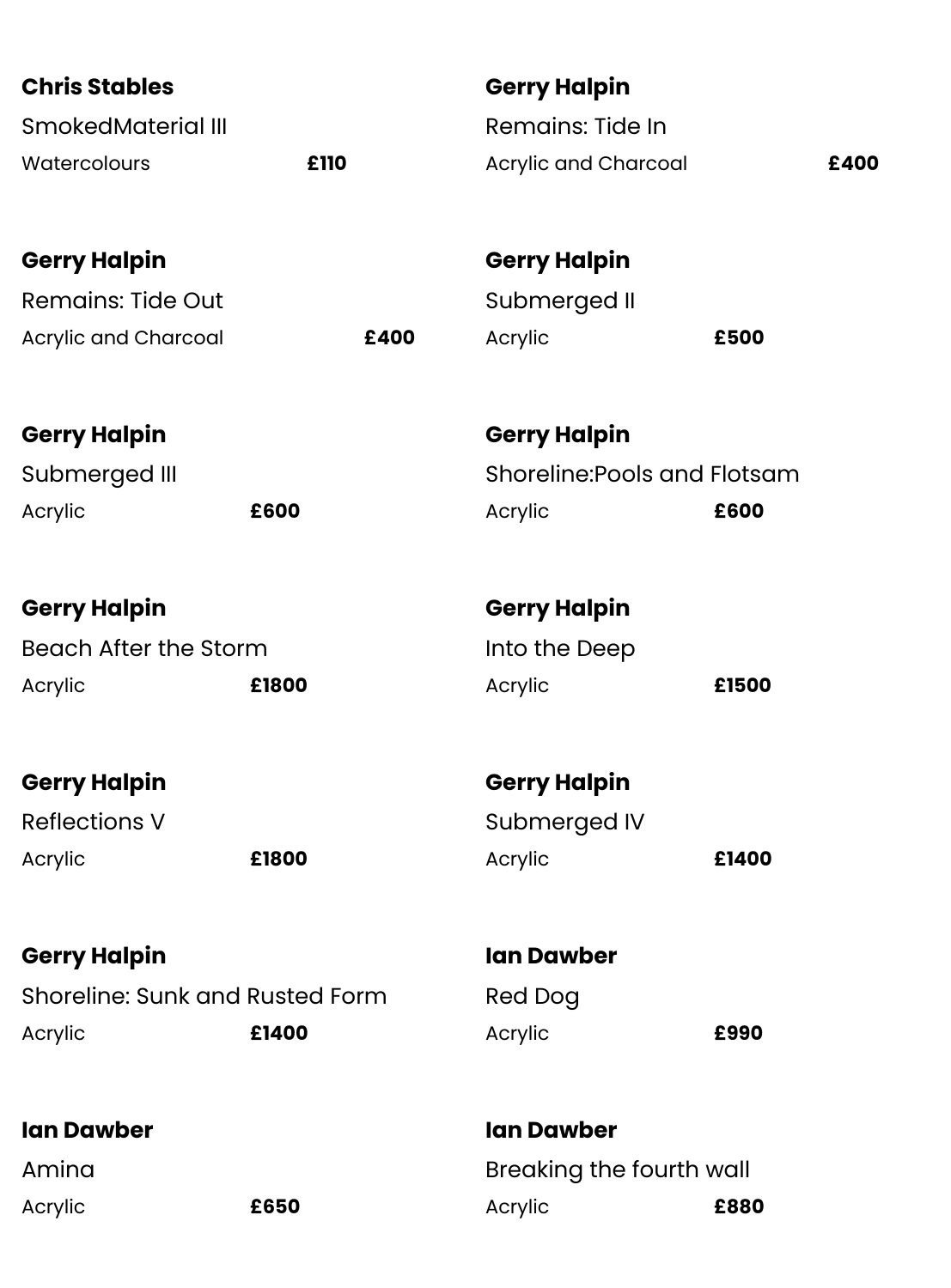| <b>Ian Dawber</b>       |                                      | <b>Ian Dawber</b>       |      |
|-------------------------|--------------------------------------|-------------------------|------|
| <b>Small Dog</b>        |                                      | As above so below       |      |
| Acrylic                 | £550                                 | Acrylic                 | £550 |
|                         |                                      |                         |      |
| <b>Ian Dawber</b>       |                                      | <b>Ian Dawber</b>       |      |
| <b>Bluebird</b>         |                                      | Greenbird               |      |
| Acrylic                 | £350                                 | Acrylic                 | £350 |
| <b>Ian Dawber</b>       |                                      | <b>Ian Dawber</b>       |      |
| <b>Flying Duck</b>      |                                      | Parklife                |      |
| Acrylic                 | £350                                 | Acrylic                 | £450 |
| <b>Ian Dawber</b>       |                                      | <b>Ian Dawber</b>       |      |
| <b>Sunflowers</b>       |                                      | Dog on Beach            |      |
| Acrylic                 | £450                                 | Acrylic                 | £550 |
| <b>Ian Dawber</b>       |                                      | <b>Ian Dawber</b>       |      |
|                         | Marilyn Monroe on Santa Monica Beach | Apricots                |      |
| Acrylic                 | £550                                 | Acrylic                 | £250 |
| <b>Ian Dawber</b>       |                                      | <b>Janice Lazzarich</b> |      |
| <b>Cherry Blossoms</b>  |                                      | My African Sun          |      |
| Acrylic                 | £350                                 | Oils<br>£930            |      |
| <b>Janice Lazzarich</b> |                                      | <b>Janice Lazzarich</b> |      |
| Rage                    |                                      | Hope                    |      |
| Oils                    | £350                                 | Oils<br>£350            |      |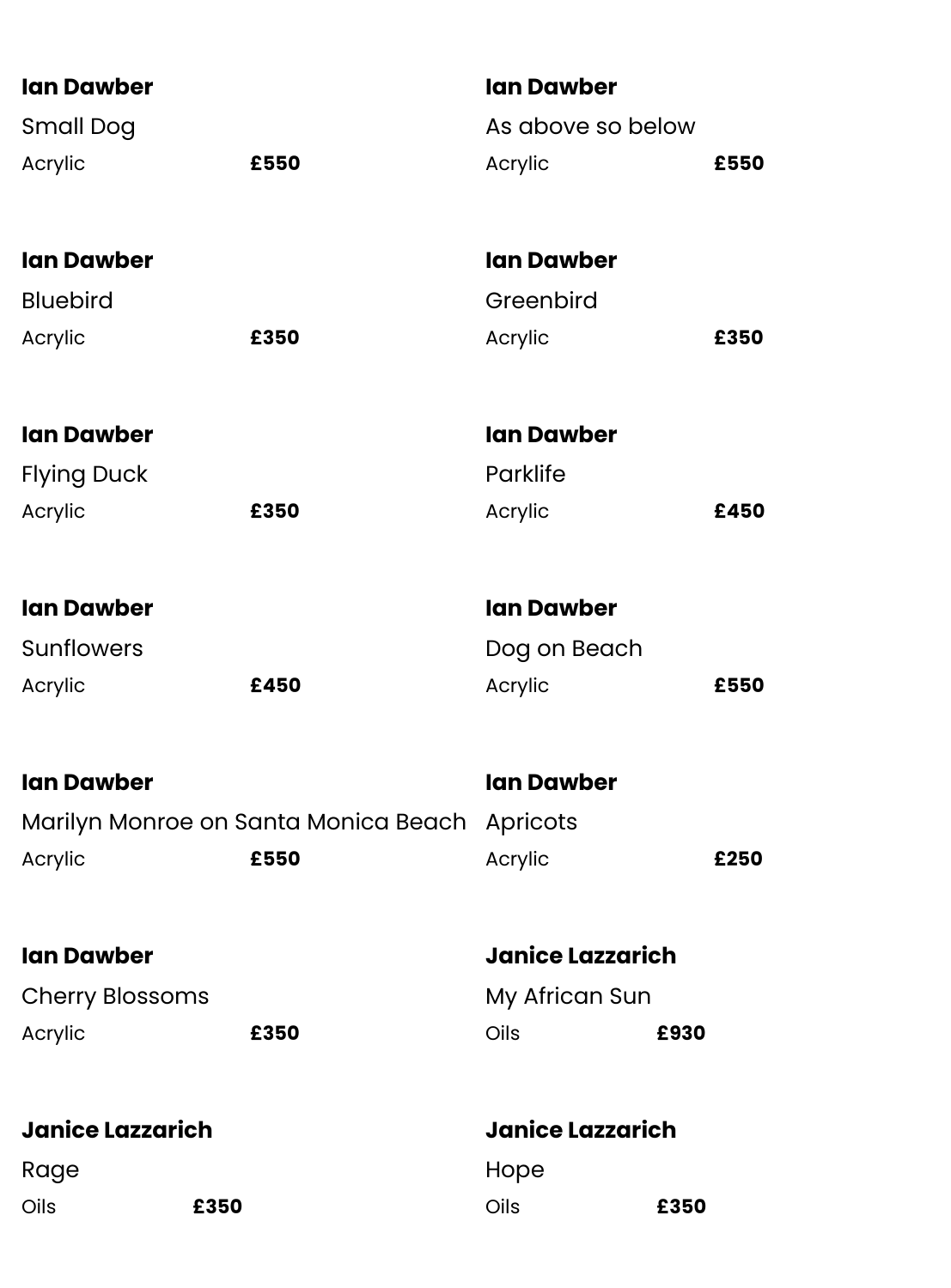#### **Janice Lazzarich**

Eden Oils **£350**

**Janice Lazzarich** Winter Squash & Pumpkins 1 Oils **£350**

Oils **£350**

**Janice Lazzarich**

Displaying

**Janice Lazzarich** Winter Squash & Pumpkins 2 Oils **£350**

**Janice Lazzarich** Winter Squash & Pumpkins 3 Oils **£220**

**Janice Lazzarich** Sankey Valley Viaduct Oils **£350**

**Janice Lazzarich** The Tree of Life Oils **£930**

# **Janice Lazzarich**

Sunflowers and Apples Oils **£350**

**Janice Lazzarich**

BURN

Oils **£350**

**Janice Lazzarich** Newborough Beach Oils **£350**

**Janice Lazzarich** Scottish Rivers OIls **£350**

**Janice Lazzarich** Puffins of Benton Cliffs Oils **£470**

**Janice Lazzarich** DEEP Oils **£350**

**Janice Lazzarich** RED Oils **£350**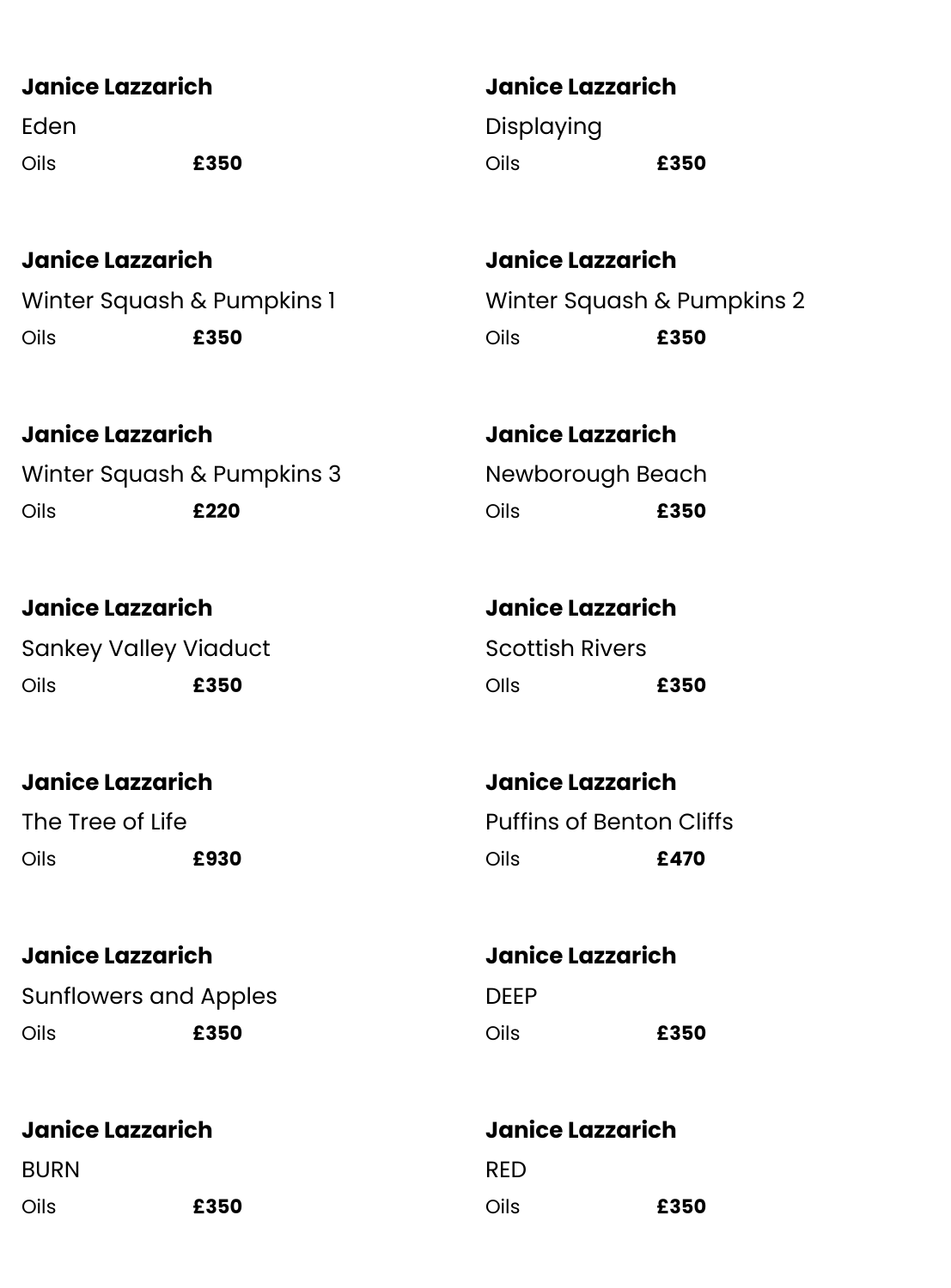#### **Laura Gibbons**

A King's Feast Oils **£750**

#### **Laura Gibbons**

**Narcissus** Oils **£1000**

## **Laura Gibbons**

Past Bedtime Oils **£1350**

## **Laura Gibbons**

Purple Murmuration Oils **£550**

## **Laura Gibbons**

Fractured Oils **£600**

#### **Laura Gibbons**

Calling Stag Oils **£650**

## **Rachael Walker**

Heather on the Hills Acrylics and Resin **£145**

## **Laura Gibbons**

Mystic Owl Oils **£900**

**Laura Gibbons** Pecking Order Oils **£650**

**Laura Gibbons** Let Sleeping Tigers Snooze Oils **£750**

## **Laura Gibbons** A Royal Call Oils **£550**

**Laura Gibbons**  Luna Owl Oils **£600**

# **Laura Gibbons**

Nevermore Oils **£275**

**Rachael Walker** Autumn Landscape Acrylics and Resin **£175**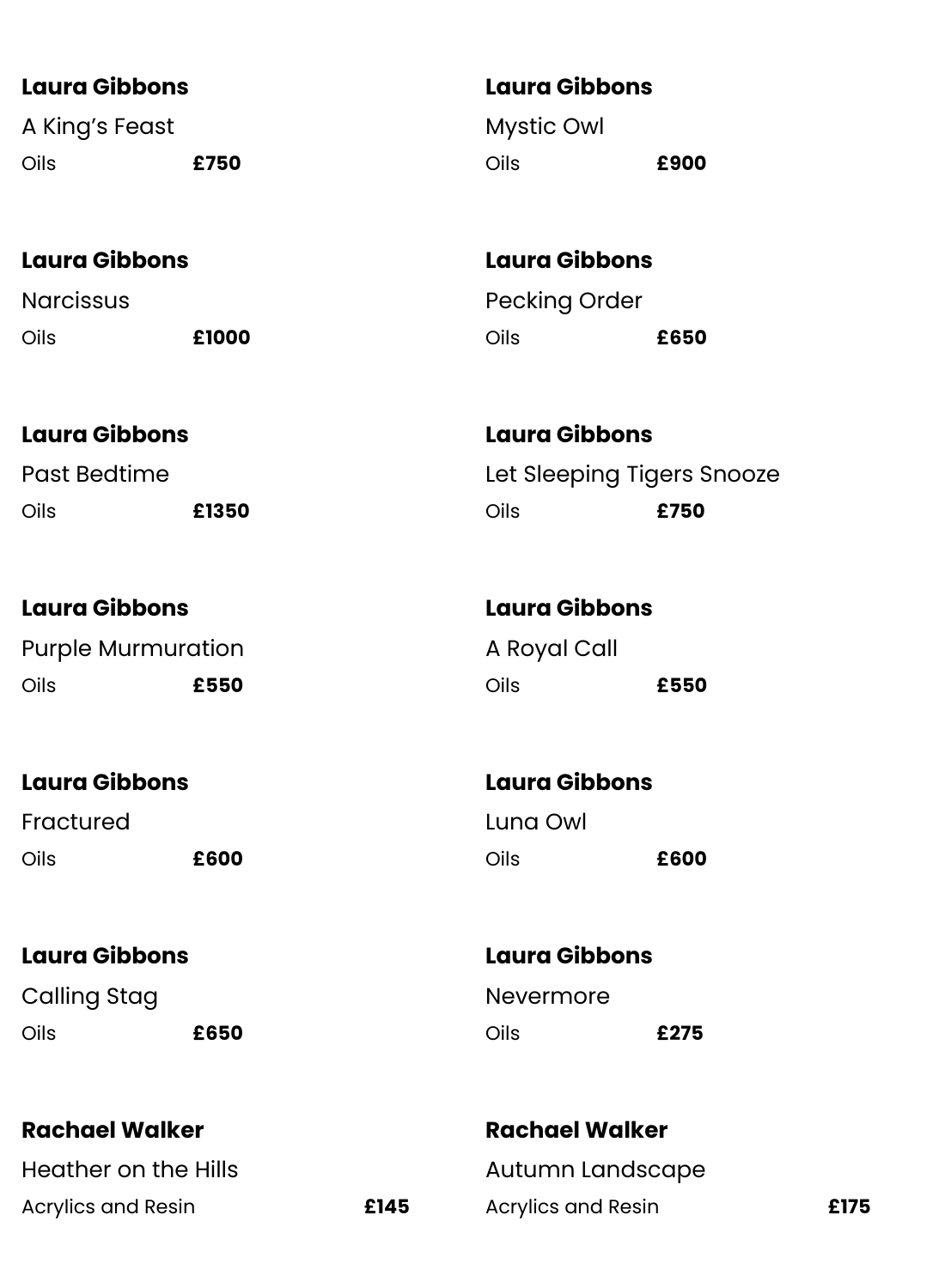| <b>Rachael Walker</b>         |      |       | <b>Rachael Walker</b>          |       |
|-------------------------------|------|-------|--------------------------------|-------|
| Steep Edge                    |      |       | <b>Clearing Sky</b>            |       |
| <b>Acrylics and Resin</b>     |      | £145  | <b>Acrylics and Resin</b>      | £135  |
|                               |      |       |                                |       |
| <b>Rachael Walker</b>         |      |       | <b>Rachael Walker</b>          |       |
| Beyond the Heather            |      |       | Stiperstones, Shropshire Hills |       |
| Acrylics                      | £495 |       | Acrylics and Resin             | £495  |
| <b>Rachael Walker</b>         |      |       | <b>Rachael Walker</b>          |       |
| <b>Stream in Autumn Hills</b> |      |       | <b>Glinting Ravine</b>         |       |
| <b>Acrylics and Resin</b>     |      | £595  | Acrylics and Resin             | £135  |
| <b>Rachael Walker</b>         |      |       | <b>Rachael Walker</b>          |       |
| <b>Rolling Hills</b>          |      |       | <b>Enchanting Skies</b>        |       |
| Acrylics and Resin            |      | £950  | <b>Acrylics and Resin</b>      | £1150 |
|                               |      |       |                                |       |
| <b>Rachael Walker</b>         |      |       | <b>Rachael Walker</b>          |       |
| Glimpsing the Horizon         |      |       | <b>Hidden Cave</b>             |       |
| Acrylics                      | £995 |       | Acrylics and Resin             | £135  |
| <b>Stephen Lynn</b>           |      |       | <b>Stephen Lynn</b>            |       |
| Love, Honour, Obey I          |      |       | Love, Honour, Obey II          |       |
| <b>Screenprint and Neon</b>   |      | £3200 | <b>Screenprint and Neon</b>    | £3200 |
| <b>Stephen Lynn</b>           |      |       | <b>Stephen Lynn</b>            |       |
| Love, Honour, Obey III        |      |       | The Filth and the Fury         |       |
| <b>Screenprint and Neon</b>   |      | £3200 | <b>Screenprint and Neon</b>    | £4000 |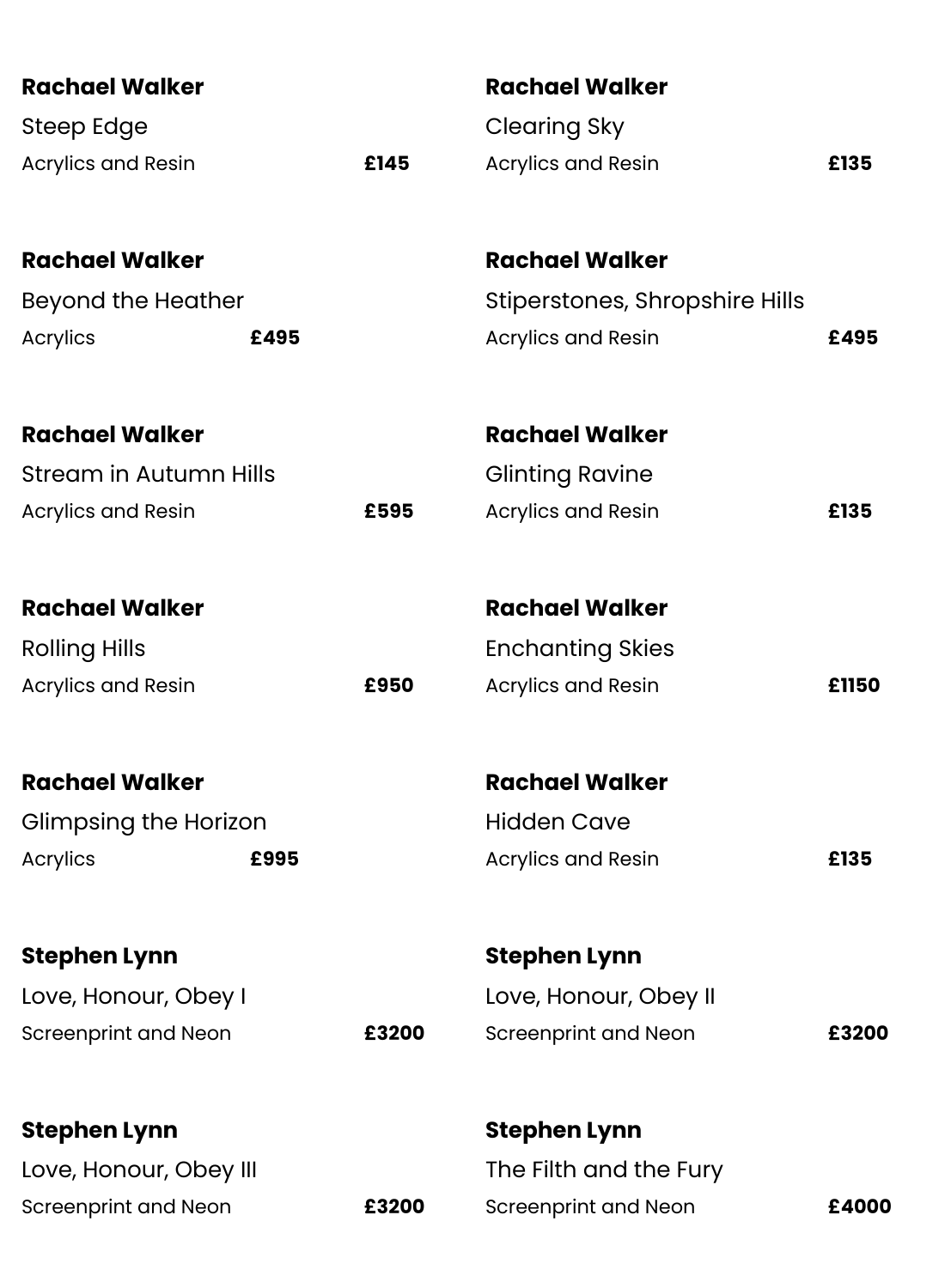| <b>Stephen Lynn</b>         |      |       | <b>Stephen Lynn</b>     |      |
|-----------------------------|------|-------|-------------------------|------|
| F*** You                    |      |       | <b>Richard Ashcroft</b> |      |
| <b>Screenprint and Neon</b> |      | £4000 | Screenprint             | £375 |
| <b>Stephen Lynn</b>         |      |       | <b>Stephen Lynn</b>     |      |
| Marriott                    |      |       | Liam Gallagher          |      |
| Screenprint                 | £375 |       | Screenprint             | £375 |
| <b>Stephen Lynn</b>         |      |       | <b>Stephen Lynn</b>     |      |
| <b>David Bowie</b>          |      |       | <b>Paul Weller</b>      |      |
| Screenprint                 | £375 |       | Screenprint             | £375 |
| <b>Stephen Lynn</b>         |      |       | <b>Chris Urwin</b>      |      |
| <b>Bobby Gillespie</b>      |      |       | Dark Night 1            |      |
| Screenprint                 | £375 |       | Acrylic                 | £60  |
| <b>Chris Urwin</b>          |      |       | <b>Chris Urwin</b>      |      |
| Dark Night II               |      |       | Dark Night III          |      |
| Acrylic                     | £60  |       | Acrylic                 | £60  |
| <b>Chris Urwin</b>          |      |       | <b>Chris Urwin</b>      |      |
| Dark Night IV               |      |       | Indigo Landscape I      |      |
| Acrylic                     | £60  |       | Acrylic                 | £65  |
| <b>Chris Urwin</b>          |      |       | <b>Chris Urwin</b>      |      |
| Indigo Landscape II         |      |       | Indigo Landscape III    |      |
| Acrylic                     | £65  |       | Acrylic                 | £65  |